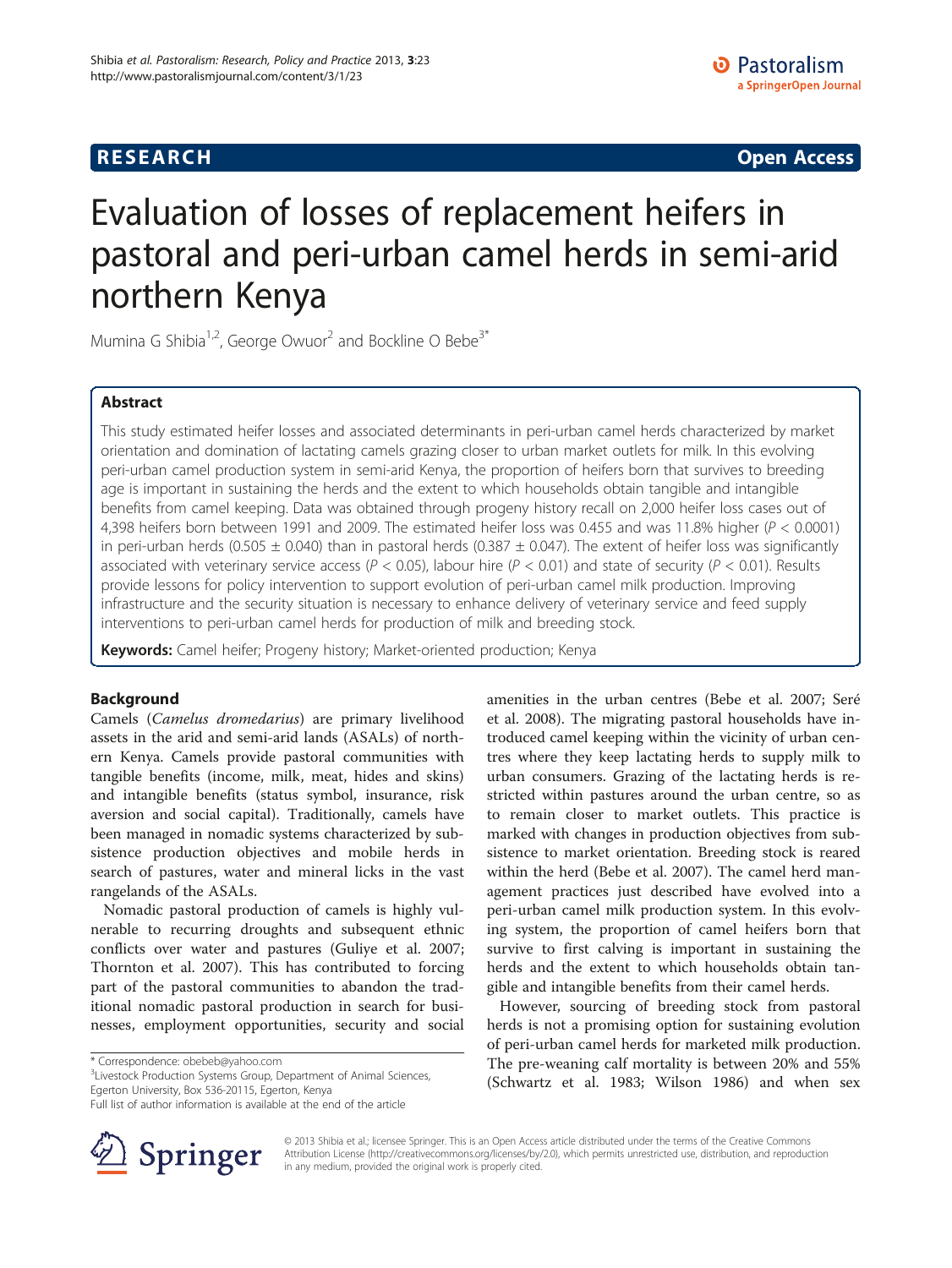disaggregated is between 20% and 30% for heifers (Kaufmann [2000](#page-6-0), [2003](#page-6-0)). When post-weaning mortalities are added, the loss of potential replacement heifers in pastoral herds would be substantial, limiting the supply of breeding stock to peri-urban herds. The high loss of heifers in pastoral herds is attributed to diseases, drought starvation, predation, snake bites, theft and rustling, infertility, still births and deformities (Schwartz et al. [1983;](#page-7-0) Simpkin [1985;](#page-7-0) Baumann and Zessin [1992;](#page-6-0) Kaufmann [2003\)](#page-6-0).

The nature of the heifer losses suggests a strong relationship with management practices. Because management strategies in peri-urban herds differ from those of pastoral herds, the effect on heifer production may differ and so are losses to first breeding age. Because peri-urban camel herders rear their own camel heifers (Bebe et al. [2007\)](#page-6-0), they have to maximize survival rate of the heifers born to breeding age when they enter the milking herd. Therefore, the study compared the extent of camel heifer loss to first calving age and identified associated determinants of the differences between pastoral and peri-urban camel herds in semi-arid northern Kenya.

## Study area

The study sampled representative peri-urban herds around Isiolo town and representative pastoral herds in the rangelands of Isiolo County of northern Kenya (Figure [1](#page-2-0)). Peri-urban herds are predominantly lactating herds kept closer to urban milk market outlets. Pastoral herds are mobile and grazed far away from urban centres. Milk from the herd is consumed by the herders and the family.

The peri-urban grazing areas receive median annual rainfall between 400 and 600 mm (Herlocker et al. [1993](#page-6-0)), while the rangeland grazing areas receive median annual rainfall of 150 to 250 mm. In both peri-urban and rangeland grazing areas, the dominant vegetation are shrubs of Acacia reficiens, Acacia tortillis, Cammiphora spp. and Duospherma eremophilum and grasses of Aristida spp., Leptothrium senegalese, Sporobolus spp. and Lintonia nutans (Herlocker et al. [1993](#page-6-0)).

## Methods

The data was processed and analyzed using STATA software (StataCorp LP, College Station, TX, USA) and fitted Tobit model to estimate heifer losses and to identify the determinants of heifer losses.

## Sampling procedure

The desired sample size was determined on the basis of average female calf mortality estimate of 30% taken from Kaufmann ([2003](#page-6-0)) for pastoral camels in northern Kenya. Sampling was for two independent samples represented by pastoral and peri-urban herds. For economically important difference, we allowed for a 95% chance of detecting mortality rate with a difference of 20% at 5% level of significance (Petrie and Watson [1999](#page-7-0)). Computation of the desired sample size with this approach yielded sample herds of 171, of which 94 were portioned to pastoral herds and 77 to peri-urban herds on proportional basis.

The herds representing pastoral and peri-urban camel production were sampled randomly with the help of the district veterinary and animal production officers in Isiolo. Herds were visited in the morning during times of milking. In each herd visited, the owner together with the herder was asked to recall progeny history of each breeding female for all calves born. The progeny history technique of Swift [\(1981\)](#page-7-0) has been used successfully for herd dynamics data in pastoral systems and applied successfully for collecting progeny history because of good memory about individual animals by pastoralists (Kaufmann [2003, 2005;](#page-6-0) Tura [2008\)](#page-7-0). Progeny history enabled profiling cases of female and male calves born by each of the breeding females in the herd. Case profiling captured the number of calves born by sex, the number lost before first calving, the age at time of loss, the cause of loss and access to support services in the grazing areas.

Implementation of the progeny history recall profiled 2,887 cases of breeding female camels and heifer losses of 729 and 1,271 in pastoral and peri-urban herds, respectively, between 1991 and 2009. The camels profiled were aged between 5 to 26 years, which represent 18 years record of calving.

## Theoretical framework and the Tobit model

The individual herd owner's decision to enhance survival of breeding stock to first calving age was modelled using random utility model where utility of each option is assumed to be a linear function of observed individual characteristics plus an additive error term (Verbeek [2000](#page-7-0)). Random utility model assumes that decisionmakers choose options that maximize their perceived utility. In addition, decision-makers are assumed to know better the opportunities that meet their objectives. Since the exact form of a decision-maker utility function is not known, some assumptions were made where a random element to reflect the unobservable part of an individual's utility function was included and represented as Equation 1:

$$
U_{ij} = \overline{U_{ij}} + \varepsilon_{ij} \qquad i = 1,...N \quad i = 1,0,
$$
 (1)

where  $U_{ij}$  is the utility received by the *i*th individual decision-maker from the jth alternative options for securing survival of breeding stock,  $\bar{U}_{ij}$  is the systematic part of the utility function and  $\varepsilon_{ii}$  is the random part.

The individual's utility is also a function of the attributes to the alternative to the individual herd and herd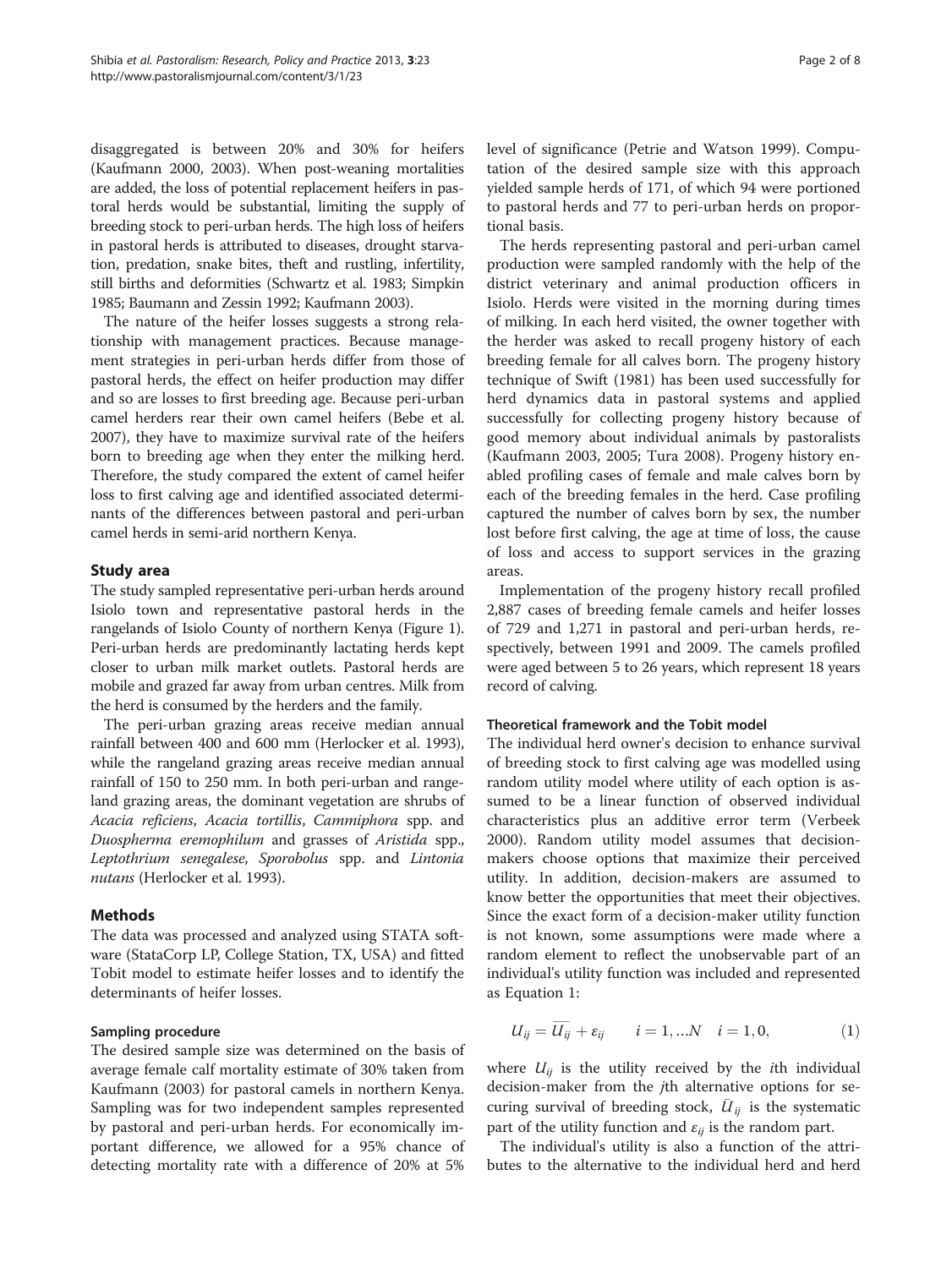<span id="page-2-0"></span>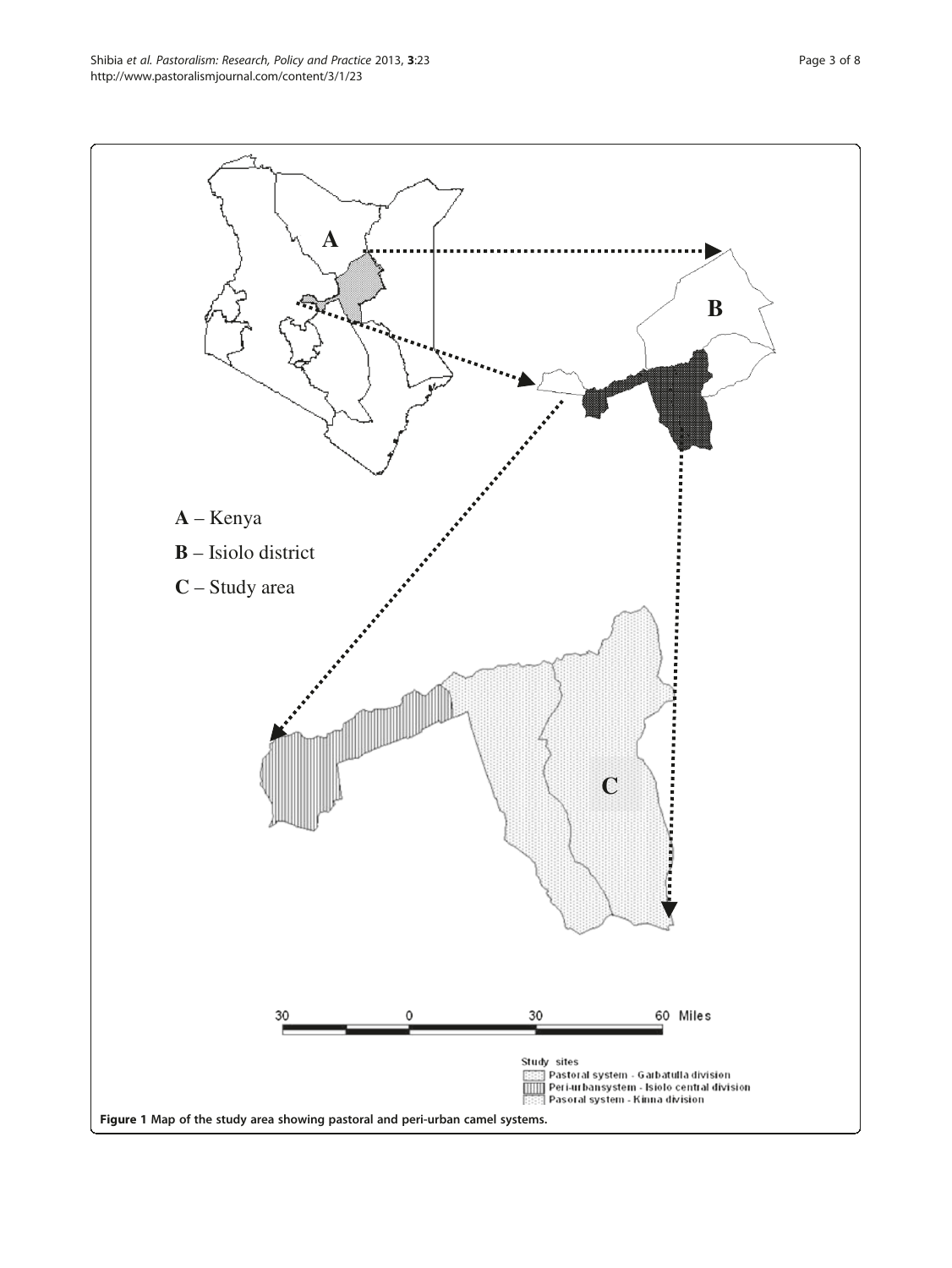owner characteristics and livestock support programmes. The indirect random utility model for  $U_{ij}$ , the unobservable economic variable utility, was represented as Equation 2:

$$
U_{ij} = z_{ij}^{'} \alpha + c_{i}' \beta_j + \varepsilon_{ij}, \qquad (2)
$$

where  $z_{ij}$  represents the vector of attributes of alternative *j* to the individual decision-maker *i*,  $c_i$  is the vector of characteristics of individual herd and herd owner characteristics and livestock support programmes i and α, and  $β<sub>i</sub>$  ( $j = 1, 0$ ) are vectors of unknown parameters. An earlier study of the same camel herds had indicated that peri-urban camel herds rear their own heifer replacements (Bebe et al. [2007\)](#page-6-0). This heifer management practice requires that a camel keeper maximizes the survival rate of heifers born to the age at which they enter the milking herd. Therefore, an individual decisionmaker who owns a camel will maximize his/her utility by maximizing the survival of replacement heifers born which will support tangible and intangible benefits.

The owner maximizes his/her utility subject to constraints on voluntary losses, involuntary losses, herd and herd owner characteristics and support programmes. The individual herd owner's utility of options for securing survival of breeding stock was assumed to be a linear function of the herd owner's decision to reduce losses that resulted from voluntary and involuntary reasons, herd and herd owner characteristics and access to support services. Maximization of heifer survival  $\Omega_r$  is therefore a function of age class  $(x_a)$ , voluntary losses  $(x_v)$ , involuntary losses  $(x_i)$ , herd and herd owner characteristics  $(x_h)$  and support services  $(x<sub>s</sub>)$  expressed in Equation 3:

$$
\max \ \Omega_r(x_a, x_v, x_i, x_h, x_s). \tag{3}
$$

The heifers lost as a proportion of those born potentially range from 0 to 1. The Tobit model was used on the basis of measurement of the dependent variable  $y$  (ranging between 0 and 1) which was the proportion of heifers that failed to reach first calving age. Appropriateness of this model has been recommended where the dependent variable is proportionately determined, allowing for a lower limit of 0 and an upper limit of 1 (Maddala [1992;](#page-7-0) Gujarati [2003](#page-6-0)). The Tobit model was created by Tobin ([1958](#page-7-0)) and has been applied in household purchasing decisions, extramarital behaviour, labour supply and criminal activities (Greene [1993, 2003](#page-6-0)). In context of agricultural economics, it has been applied in adoption studies (Ransom et al. [2003\)](#page-7-0), commodity supply decisions (Mundlak [2002\)](#page-7-0), disequilibrium models (Fair and Jafee Fair and Jaffee [1972\)](#page-6-0), production economics (Paris [1992](#page-7-0)) and development economics (Goetz [1992\)](#page-6-0) among others.

Based on Maddala ([1992\)](#page-7-0) the standard Tobit model was thus defined as Equation 4:

$$
Y_i = Y_i^* = \beta x_i + u_i \text{ if } Y_i^* > 0.
$$

Otherwise,

$$
Y_i = 0 \quad \text{if} \quad Y_i^* \le 0. \tag{4}
$$

 $Y_i^*$  is a latent variable which cannot be observed,  $\beta$  is a vector of unknown parameters to be estimated,  $x_i$  is a vector of explanatory variables and  $u_i$  is the random error term.

The model assumes the random error term  $u_i$  and is normally and independently distributed with mean = 0 and constant variance  $\delta^2$  that is  $u_i \sim \text{IN}(0, \delta^2)$ . If the nonobserved latent variable  $Y_i^*$  is greater than 0, the observed qualitative variable  $Y_i$ , which is indicative of the proportion of heifers lost, becomes a continuous function of the explanatory variables;  $X_i$  represents vectors of herd type, herd characteristics and livestock support services accessible as Equation 5:

$$
Y_i^* > 0 \Longrightarrow Y_i = Proportion \ of \ heifers \ lost
$$
  
= 
$$
Y_i^* = X_i' \beta + \varepsilon_i.
$$
 (5)

On the other hand, for  $Y_i^*$  which was less than or equal to 0,  $Y_i$  was 0, and when  $Y^*$  was negative, the heifer losses in the camel herds were 0 which implied that all heifers reached the first calving age as Equation 6:

$$
Y_i^* \le 0 \Longrightarrow Y_i
$$
  
= 0(Y^\* can be negative only if Y = 0). (6)

The Tobit model was estimated using the reduced Equation 7:

$$
Y = \beta_i X_i + \beta_j X_j + \beta_k X_k + \varepsilon,\tag{7}
$$

where  $Y$  is the proportional loss (proportion of loss relative to births),  $X_i$  is a vector of herd (pastoral and peri-urban),  $X_i$  is a vector of herd owner characteristics,  $X_k$  is a vector of support services accessed and  $\varepsilon$  is the error term which is normally and independently distributed. The explanatory variables were as follows:  $X_i = X_1$  pastoral herds,  $X_2$  peri-urban herds;  $X_j = X_1$  herd size,  $X_2$  level of education of the owner of the camel herd,  $X_3$  attendance to trainings/ workshops/seminars on camel calf management by the herd owner and  $X_4$  type of labour used to carry out camel production activities;  $X_k = X_1$  access to veterinary services/interventions,  $X_2$  distance to watering points,  $X_3$  distance to the nearest market and  $X_5$  security situations for camel herds. A summary of description and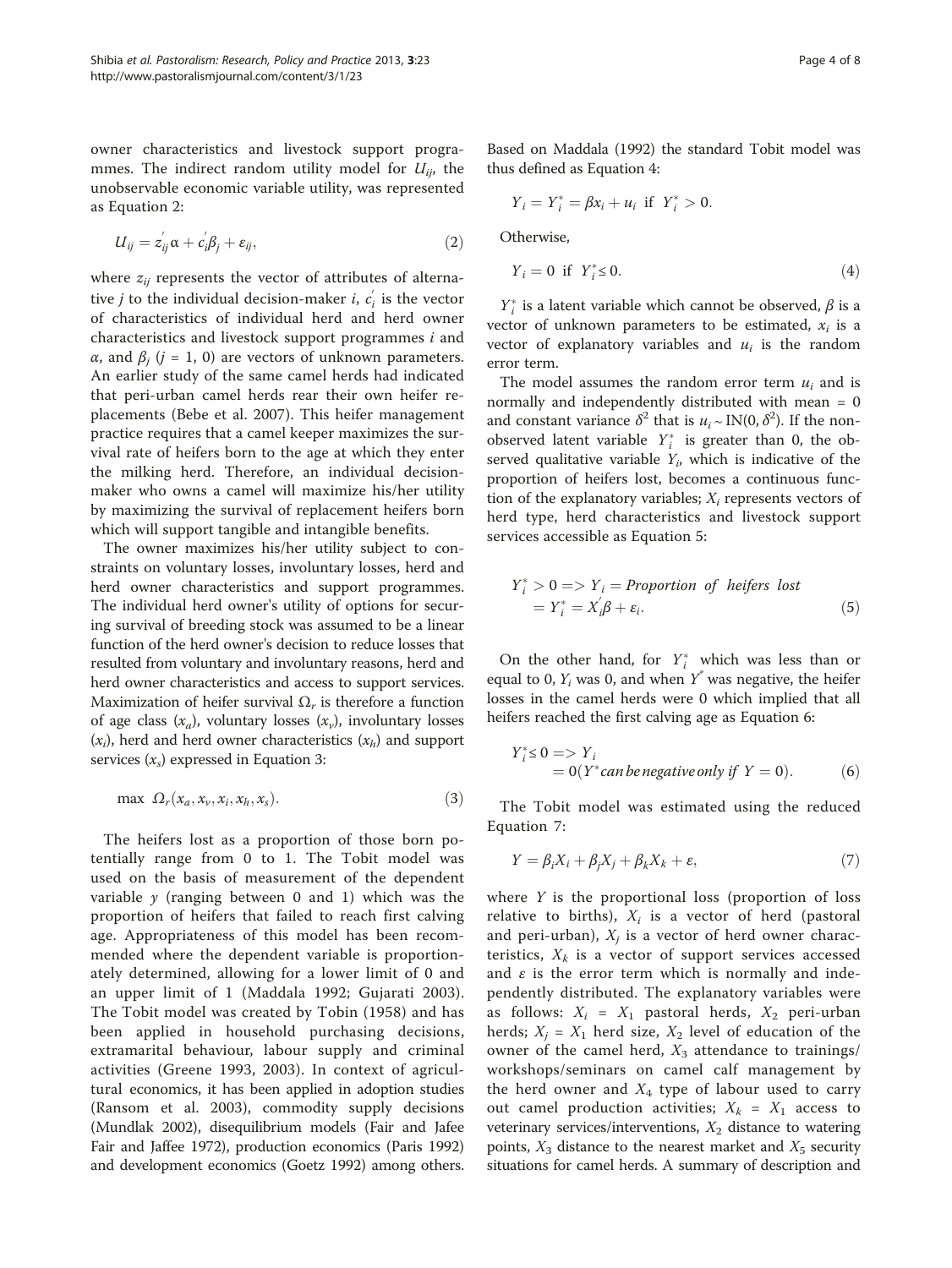| Variable<br>acronym | Variable meaning                                                        | Variable description                                                                                                                                                                                                                                                                     | Variable measurement                                         |  |
|---------------------|-------------------------------------------------------------------------|------------------------------------------------------------------------------------------------------------------------------------------------------------------------------------------------------------------------------------------------------------------------------------------|--------------------------------------------------------------|--|
| Herd                | Grazing area where the herd is managed                                  | Pastoral herd (0) peri-urban herd (1)                                                                                                                                                                                                                                                    | Categorical, dummy                                           |  |
| Proploss            | Proportional loss                                                       | Proportion of female calves lost relative to female<br>calves born                                                                                                                                                                                                                       | (Total number lost)                                          |  |
| Agec                | Age class of heifer at the time of loss                                 | $1 =$ pre-weaning <3 months; $2 =$ yearling, three to<br>two years;<br>$3$ = three years; $4$ = four years; $5$ = age at first calving                                                                                                                                                   | Categorical                                                  |  |
| Reason              | Reason that led to loss of heifer                                       | Involuntary losses: $1 =$ death from diseases, $2 =$ death<br>from predation/injury/poisoning, $3 =$ deaths from<br>drought starvation, $4 =$ infertility/deformities, $5 =$ theft/<br>rustling, $6 =$ voluntary losses (slaughtered for<br>ceremonies, gift out, leased, dowry payment) | Categorical                                                  |  |
| <b>Mktdist</b>      | Market distance                                                         | Distance to the nearest market: $0 = \text{not far}, 1 = \text{far},$<br>$2 =$ moderately far, $3 =$ very far, $4 =$ extremely far                                                                                                                                                       | Ordinal measure. Likert scale<br>rating by camel herd owners |  |
| Veterinary          | Access to veterinary interventions                                      | Frequency of treatment of camel calves against<br>diseases: $0 =$ None, $1 =$ less frequently, $2 =$ fairly<br>frequently (average), $3 =$ frequently, $4 =$ more<br>frequently                                                                                                          | Ordinal, Likert scale rating by<br>camel herd owners         |  |
| Herd                | Gazing area where the herd is managed                                   | Pastoral herd (0) peri-urban herd (1)                                                                                                                                                                                                                                                    | Categorical, dummy                                           |  |
| Security            | Security situation for keeping camels                                   | $0 =$ not secured, $1 =$ fairly secured, $2 =$ secured,<br>$3 =$ more secured, $4 =$ highly secured                                                                                                                                                                                      | Categorical                                                  |  |
| Train               | Attendance to trainings/workshops/<br>seminars on camel calf management | $No = 1$ and 0 otherwise                                                                                                                                                                                                                                                                 | Categorical, dummy                                           |  |
| Labour              | Labour used in carrying out camel<br>management activities              | Hired $= 1$ and 0 otherwise                                                                                                                                                                                                                                                              | Categorical, dummy                                           |  |
| Herd size           | Herd size                                                               | Mature bulls                                                                                                                                                                                                                                                                             | The total number of camels for                               |  |
|                     |                                                                         | Young bulls                                                                                                                                                                                                                                                                              | the categories in column 3                                   |  |
|                     |                                                                         | Breeding females                                                                                                                                                                                                                                                                         |                                                              |  |
|                     |                                                                         | Heifers                                                                                                                                                                                                                                                                                  |                                                              |  |
|                     |                                                                         | Male calves                                                                                                                                                                                                                                                                              |                                                              |  |
|                     |                                                                         | Female calves                                                                                                                                                                                                                                                                            |                                                              |  |
| Educ                | Level of education                                                      | Informal                                                                                                                                                                                                                                                                                 | Likert scale                                                 |  |
|                     |                                                                         | Primary                                                                                                                                                                                                                                                                                  |                                                              |  |
|                     |                                                                         | Technical after primary                                                                                                                                                                                                                                                                  |                                                              |  |
|                     |                                                                         | Secondary                                                                                                                                                                                                                                                                                |                                                              |  |
|                     |                                                                         | Post secondary                                                                                                                                                                                                                                                                           |                                                              |  |
|                     | Supplement Supplementary feeding/grazing reserves                       | $No = 1$ and 0 otherwise                                                                                                                                                                                                                                                                 | Categorical, dummy                                           |  |

<span id="page-4-0"></span>Table 1 Description and measurement of variables used in the study

### Table 2 Data description for the sample camel population characteristics

| Variable                                                 | <b>Pastoral herds</b> | Peri-urban herds | <b>Total sample</b> |
|----------------------------------------------------------|-----------------------|------------------|---------------------|
| Herds sampled (M)                                        | 94                    | 77               | 171                 |
| Breeding females profiled (M)                            | 1,214                 | 1,673            | 2,887               |
| Age of breeding females (mean $\pm$ SD) (years)          | $18.97 + 4.79$        | $17.81 \pm 3.99$ | $18.45 + 4.48$      |
| Herd size (mean $\pm$ SD) (M)                            | $45.86 \pm 30$        | $87.60 + 50$     | $72.57 + 48.3$      |
| Total calves born (M)                                    | 3.945                 | 4.800            | 8.745               |
| Total female calves born (M)                             | 1.882                 | 2.516            | 4,398               |
| Total female calves lost before age at first calving (M) | 729                   | 1.271            | 2,000               |
| Estimated proportional heifer loss (mean $\pm$ SD)       | $0.387 + 0.047$       | $0.505 + 0.040$  | 0.455               |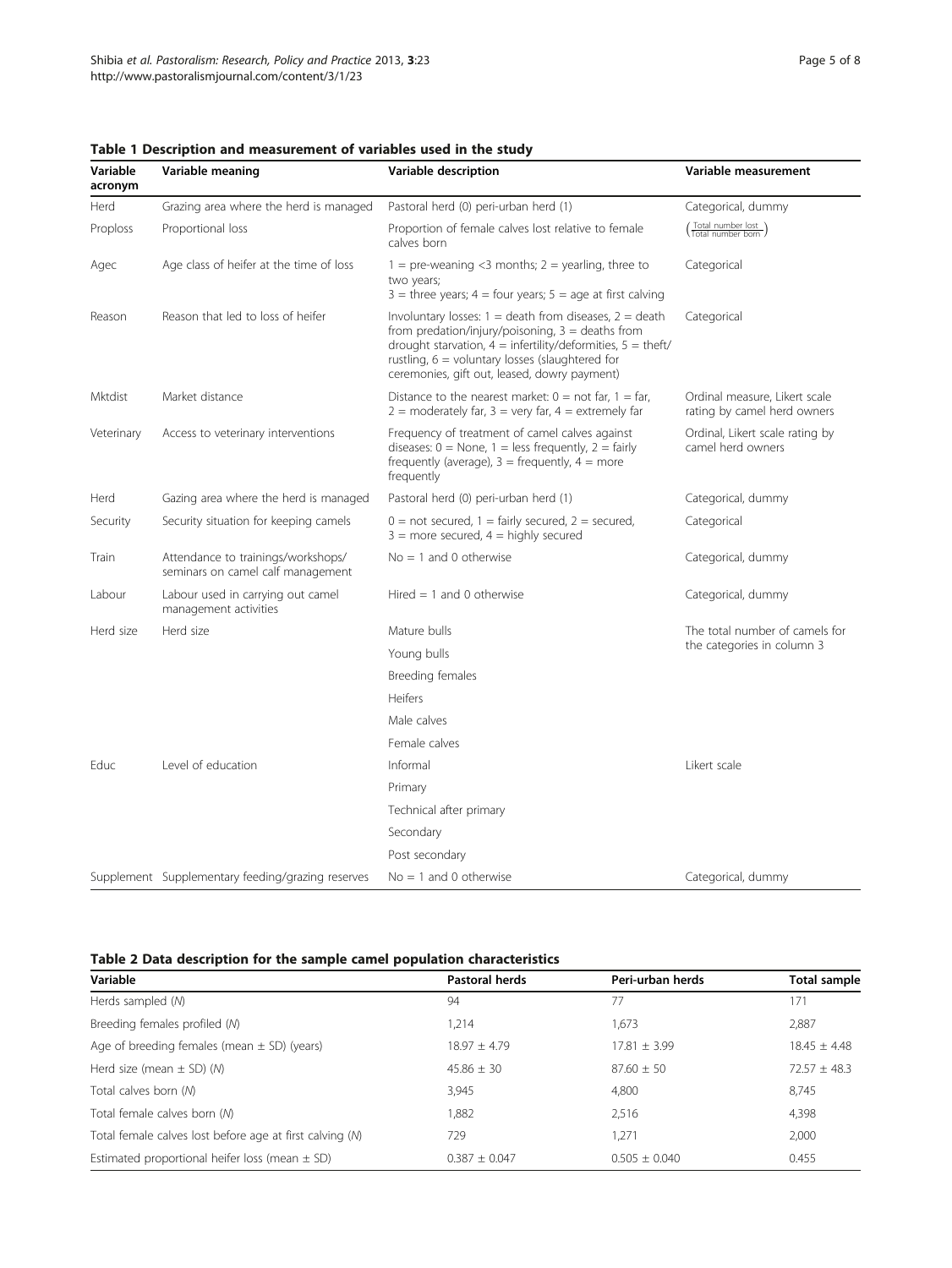Table 3 Marginal effects of factors influencing loss of replacement heifers before first calving

| <b>Variables</b>                        | Maximum<br>likelihood | Robust<br>standard | z       | P >  z     |
|-----------------------------------------|-----------------------|--------------------|---------|------------|
|                                         | coefficient           | error              |         |            |
| Herd $(0, 1)^d$                         | 0.0857                | 0.0254             | 3.37    | $0.000*$   |
| Educ (scale)                            | $-0.0039$             | 0.0109             | $-0.36$ | 0.719      |
| Train (0, 1)                            | $-0.0104$             | 0.0088             | $-1.18$ | 0.237      |
| Veterinary services<br>accessed (scale) | $-0.0551$             | 0.0173             | $-3.18$ | $0.001***$ |
| Labour $\overline{b}$ (0,1)             | 0.1059                | 0.0237             | 4.47    | $0.000*$   |
| Security (scale)                        | $-0.0627$             | 0.0168             | $-3.73$ | $0.000*$   |
| cons                                    | 0.5387                | 0.0412             | 13.08   | 0.000      |

Log likelihood = −1,218.1793; number of observations = 1,877; LR chi square (6) = 113.39; Prob > chi square = 0.000; pseudo  $R^2$  = 0.2024. \*Significance at 1%; \*\*significance at 5%. <sup>a</sup>A dummy variable indicating pastoral herd (0) and peri-urban herd (1); <sup>b</sup>a dummy variable indicating owner (0) and hired (1) labour.

measurement of variables used in the study is presented in Table [1](#page-4-0).

### Results

#### Descriptive analyses of the sample camel population

Table [2](#page-4-0) presents a description of the sample camel population from which the proportions of lost heifers were estimated. Of all the female camel calves reported born, 0.455 failed to reach first calving, representing 54.5% of the potential heifer replacements surviving to enter the milking herd. The estimated heifer loss was 11.8% higher in peri-urban herds  $(0.505 \pm 0.040)$  than in the pastoral herds (0.387  $\pm$  0.047), and herd effect was significant (chi square value 60.55,  $P < 0.0001$ ).

## Determinants influencing loss of heifers before first calving

Table 3 presents marginal effects of Tobit model estimates for factors influencing the loss of heifers. The diagnosis of the fitted model found the Tobit regression statistically significant ( $P = 0.0000$ ), indicating that the combination of explanatory variables significantly affect the extent of heifer loss. The pseudo  $R^2$  of 20.24 was above the statistical threshold of 20%, confirming that the loss of heifers could be attributed to covariates fitted. Bivariate correlation analysis indicated that the herd (pastoral and peri-urban) variable had a high correlation coefficient with the distance to the nearest market (0.75) and distance to the watering points (0.60); therefore, variables of distance to market and to watering points were dropped from the model.

The coefficient for herd variable has a positive marginal value (0.0857) and is significant ( $P = 0.000$ ), indicating that loss of heifers was 8.6% higher in peri-urban than in the pastoral camel herds. The coefficient veterinary services has a negative marginal value (−0.0551) and is significant ( $P = 0.000$ ), indicating that loss of heifers was lower for camel herds that were accessing veterinary services. Therefore, access to veterinary services is essential to managing heifer loss, which in this study is associated with reduced heifer loss by 5.5%.

Labour used for carrying out camel management activities has a positive marginal effect (0.1059) and significantly influenced heifer loss ( $P = 0.000$ ). Comparatively, hired labour increases heifer loss by 10.59% in camel herds. The coefficient of security threat situation for camels has a negative marginal effect (−0.062) and is significant ( $P = 0.000$ ), indicating that heifer loss was higher in unsecured camel herds. The findings imply that ensuring security situation from theft/rustling would decrease heifer loss by 6.2% in camel herds.

### **Discussion**

Peri-urban herds are restricted to grazing near settled areas which could lead to over utilization of forage and feed resources. This could result in feed pressure and subsequently impact on survival of heifers. Restricted grazing of camel herds closer to urban market outlets can be associated with decreased mobility of pastoralists and reduced access to grazing reserves for dry seasons (Seré et al. [2008\)](#page-7-0). This would imply that peri-urban herds were exposed to inadequate quantity and quality of year-round feeding necessary to support lactating camels concentrated around Isiolo town (Noor et al. [2012](#page-7-0)). The feeding pressure is likely to impact on calf nutrition in the absence of supplementary feeding; this could lead to increased susceptibility to disease incidences and malnutrition. Low quality and quantity feeding has been associated with high calf losses in cow dairy herds (Ombura et al. [2007](#page-7-0)).

Markets drive the demand for camel milk in the periurban herds (Guliye et al. [2007](#page-6-0)), and this intensifies the competition for milk between humans and calves, as more milk is supplied to markets. This leads to poor calf health in the absence of commercial feed supplementation. Malnutrition was reported as a major cause of camel loss resulting from increased competition between human beings and calves in earlier studies (Schwartz et al. [1983](#page-7-0); Baumann and Zessin [1992](#page-6-0)). The marginal effect of access to veterinary services on the proportional loss implies that reduced heifer loss is associated with more frequent access to veterinary services. Often, the veterinarians are inadequately trained in camel health, husbandry and management, which could impact on the effectiveness and delivery of veterinary services. Consequently, camel herd owners often use ethno-veterinary alternatives for animal health cases.

Diseases cause the loss of heifers and were reported to generate additional costs through veterinary care and changes in management practices (Chilonda and Van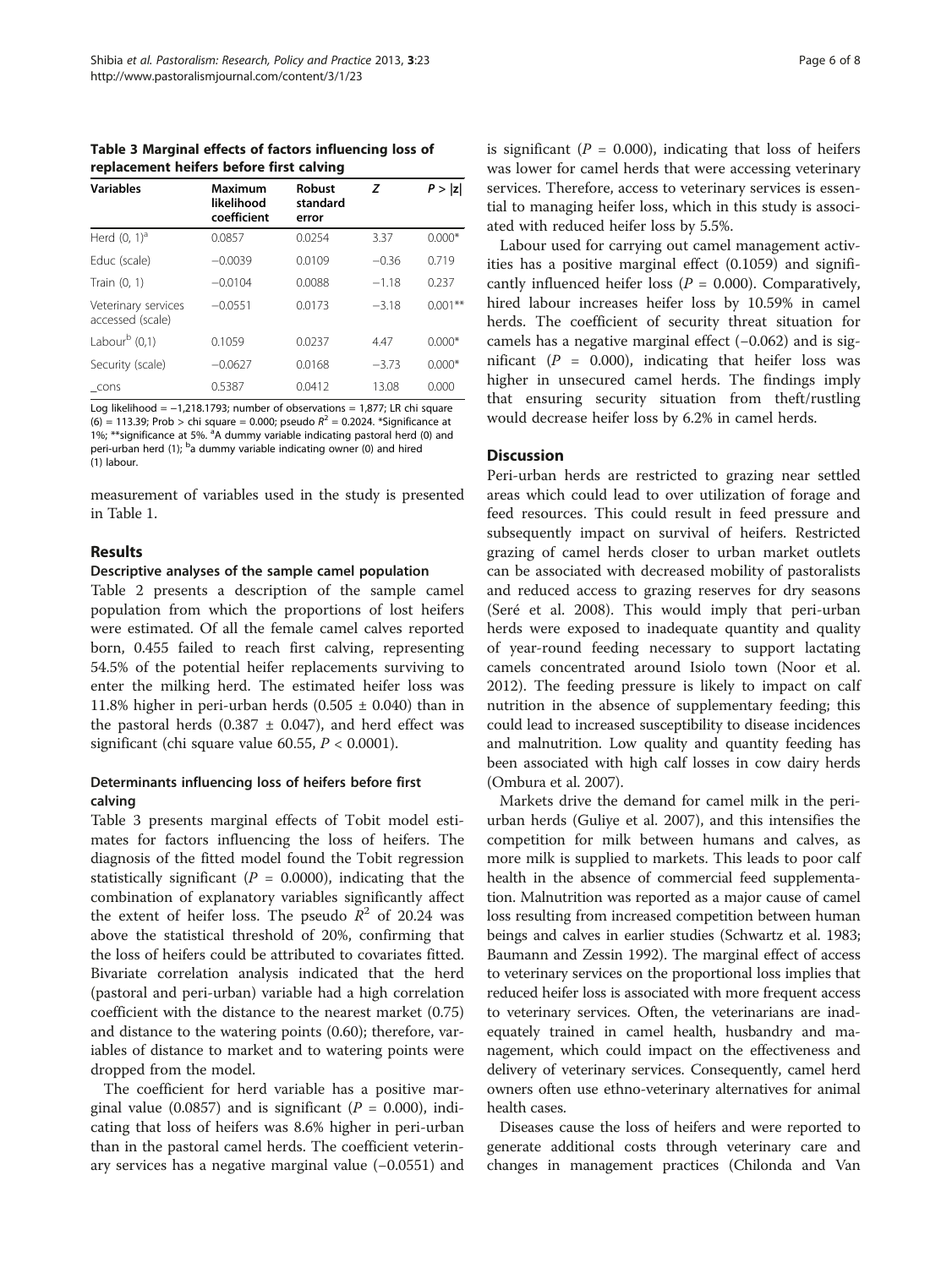<span id="page-6-0"></span>Huylenbroeck 2001). However, wealth also influences access to veterinary services because of the ability to pay for private services (Ahuja et al. 2003). Veterinary intervention packages and improved veterinary care were reported to reduce camel calves' mortality (Simpkin [1985](#page-7-0); Njanja and Gathuma [2007](#page-7-0)).

The marginal effect of security on the loss of a heifer implies that unsecured camel herds lost more breeding stock, which can be attributed to rustling/theft. Consequently, camel herds are forced to migrate to areas with limited access to pasture, water, markets and veterinary services. Insecurity is a cause of forced sale of stock at lower prices and unplanned dowry payment (Kaimba et al. 2011; Kinyua et al. 2011). Insecurity situations sometimes spill into urban centres too, from the rural conflicts over pastures and water (Fratkin and Roth 2005). Camel owners respond to insecurity by hiring armed home guards, which increases their cost of production.

The marginal effect of labour is that use of hired labour to carry out camel management activities increased the loss of heifers. On average, 77% of camel herds in the peri-urban reported using hired labour. Herd owners have less direct involvement with the routine management activities of their herds. Other studies reported that pastoralists reduce their mobility in order to access markets and social amenities (Fratkin and Roth 2005; Tura [2008](#page-7-0)). Consequently, indigenous knowledge of livestock husbandry is eroding, due to separation of the herd owners from carrying out herding activities.

## Conclusions

Results from the study indicate that, on average, periurban camel herds lose 11.8% more of heifers, compared to pastoral herds, and this loss could be significantly reduced with improved access to veterinary services, herd owners actively engaging in herding and daily management and lastly improved security situation in the grazing pastures. The frequent cause of loss of heifers in peri-urban herds differs from the frequency in pastoral herds, reflecting differences in management practices.

#### Competing interests

The authors declare that they have no competing interests.

#### Authors' contributions

All authors participated in concept development, data collecting, analysis and interpretation. MGS produced this work from her Master's degree thesis under the supervision of GO and BOB, who also reviewed the manuscript for scientific publication. All authors read and approved the manuscript.

#### Authors' information

BOB is an Associate Professor at the Department of Animal Sciences, Egerton University, Kenya. GO is a Senior Lecturer at the Department of Agricultural Economics and Agribusiness Management, Egerton University, Kenya and also the manager of Collaborative Masters of Science in Agricultural and Applied economics, African Economics Research Consortium (AAE). MGS is a graduate of AAE and currently a research officer at the Department of Socioeconomics and Applied Statistics, Kenya Agricultural Research Institute.

#### Acknowledgements

The authors acknowledge the support of Kenya Agricultural Research Institute (KARI) and Kenya Arid and Semi-Arid Lands (KASAL) project for funding this study. The authors wish to acknowledge African Economics Research Consortium (AERC) for a partial scholarship and award of research grant that supported the completion of the study. Technical and institutional support provided by Egerton University is highly appreciated. Sincere appreciation goes to the pastoralists of Isiolo County for availing data used in this study and for their time during interviews. The authors acknowledge the cooperation and guidance provided by the Ministry of Livestock, Isiolo County.

#### Author details

<sup>1</sup> Kenya Agricultural Research Institute (KARI), Box 147–60500, Marsabit, Kenya.<br><sup>2</sup> Denartment of Agricultural Economics and Agribusiness Management. <sup>2</sup>Department of Agricultural Economics and Agribusiness Management, Egerton University, Box 536-20115, Egerton, Kenya. <sup>3</sup>Livestock Production Systems Group, Department of Animal Sciences, Egerton University, Box 536–20115, Egerton, Kenya.

#### Received: 21 March 2013 Accepted: 26 July 2013 Published: 4 September 2013

#### References

- Ahuja, V, D Umali-Deininger, and C Haan. 2003. Market structure and the demand for veterinary services in India. Agricultural Economics 29(1): 27–42.
- Baumann, MP, and KH Zessin. 1992. Productivity and health of camels (Camelus dromedarius) in Somalia: associations with trypanosomiasis and brucellosis. Tropical Animal Health and Production 24(3): 145–156.
- Bebe, BO, AY Guliye, IM Noor, and P Muliro. 2007. Evolution of Isiolo peri-urban marketed camel milk system. Marsabit, Kenya: Paper contributed to the 12th Kenya Camel Forum (KCF). May 14–18.
- Chilonda, P, and G Van Huylenbroeck. 2001. A conceptual framework for the economic analysis of factors influencing decision-making of small-scale farmers in animal health management. Reveu scientifique et technique office international des épizooties 20(3): 687–700. Accessed 30 August 2013
- Fair, R, and D Jaffee. 1972. Methods of estimation for markets in disequilibrium. Econometrica 40(3): 497–514.
- Fratkin, E, and EA Roth. 2005. Introduction: The social, health, and economic consequences of pastoral sedentarization in Marsabit District, northern Kenya. In As pastoralists settle: Social, health and economic consequences of pastoral sedentarization in Marsabit District, Kenya, ed. E Fratkin and EA Roth, 1–28. New York: Kluwer Academic Publishers.
- Goetz, S. 1992. A selectivity model of household food marketing behaviour in sub-Saharan Africa. American Journal of Agricultural Economics 74(2): 444–452.
- Greene, WH. 1993. Econometric analysis. New Yolk: Macmillan Publishing Company.
- Greene, WH. 2003. Econometric analysis. New Jersey: Pearson Education International.
- Gujarati, DN. 2003. Basic econometrics. New York: McGraw-Hill Publishers.
- Guliye, AY, IM Noor, BO Bebe, and IS Kosgey. 2007. Role of camels (Camelus dromedarius) in the traditional lifestyle of Somali pastoralists in northern Kenya. Outlook on Agriculture 36(1): 29–34. doi[:10.5367/000000007780223669.](http://dx.doi.org/10.5367/000000007780223669)
- Herlocker, DJ, SB Shaaban, and S Wilkes. 1993. Range management handbook of Kenya, volume 2, 5th ed. Isiolo District: Ministry of Agriculture, Livestock Development and Marketing, Nairobi.
- Kaimba, GK, BK Njehia, and AY Guliye. 2011. Effect of cattle rustling and household characteristics on migration decisions and herd size among pastoralists in Baringo District, Kenya. Pastoralism: Research, Policy and Practice 1(1): 18. doi[:10.1186/2041-7136-1-18](http://dx.doi.org/10.1186/2041-7136-1-18).
- Kaufmann, BA. 2000. Camel calve losses and calf care measures in pastoral herds of northern Kenya: A system view. Revue d'Élevage et de Médecine Vétérinaire des Pays Tropicaux 53(2): 137–144.
- Kaufmann, BA. 2003. Differences in perception of causes of camel calf losses between pastoralists and scientists. Experimental Agriculture 39(4): 363–378.
- Kaufmann, BA. 2005. Reproductive performance of camels (Camelus dromedarius) under pastoral management and its influence on herd development. Livestock Production Science 92(1): 17–29. doi[:10.1016/j.](http://dx.doi.org/10.1016/j.livprodsci.2004.06.016) [livprodsci.2004.06.016.](http://dx.doi.org/10.1016/j.livprodsci.2004.06.016)
- Kinyua, KG, GA Yakub, NB Kamau, and HK Bett. 2011. Livestock marketing decisions among pastoral communities: The influence of cattle rustling in